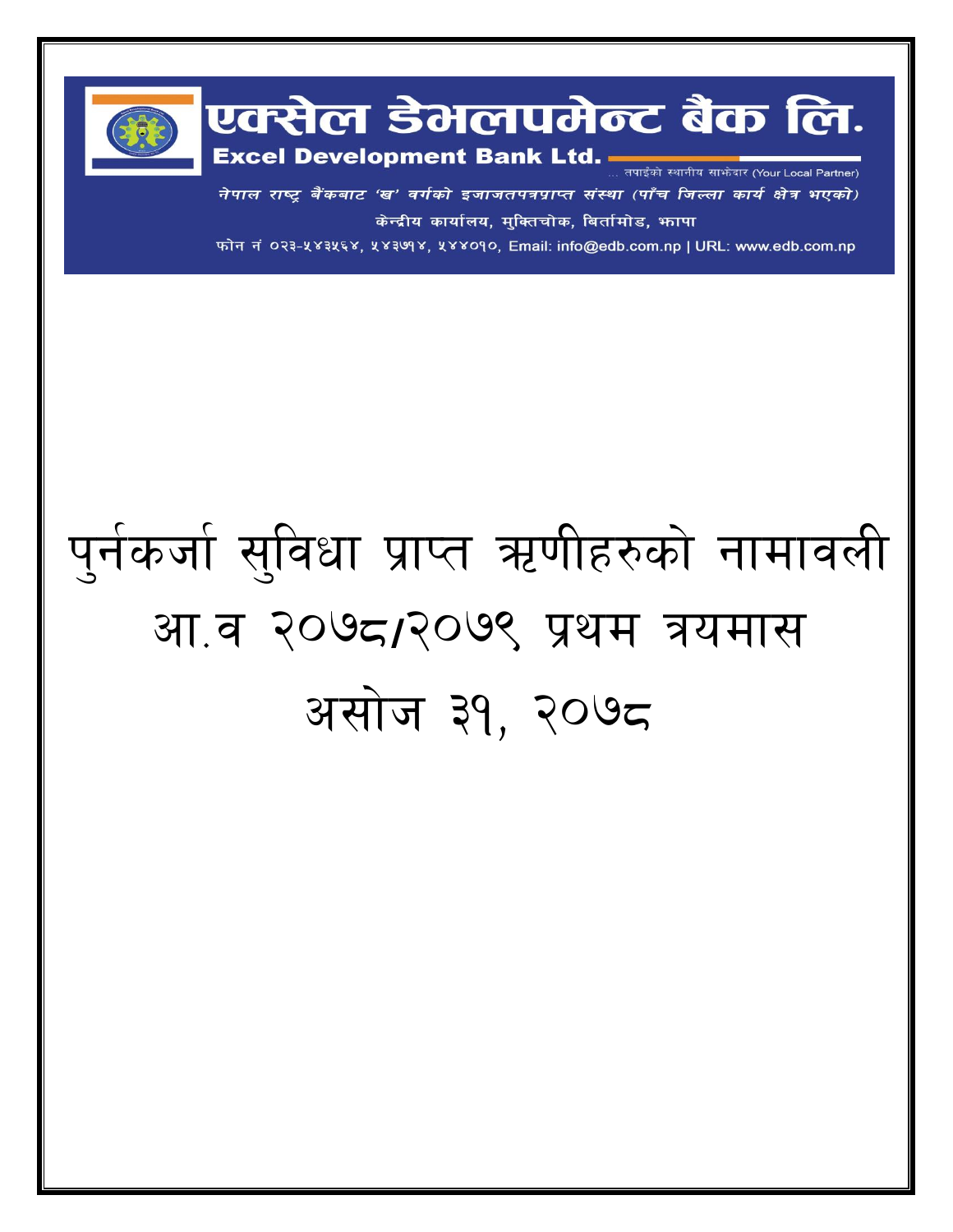| १. लघु, घरेलु तथा साना उचम |                                     |                       |  |  |  |
|----------------------------|-------------------------------------|-----------------------|--|--|--|
| SN                         | <b>Borrower's Name</b>              | <b>Refinance Date</b> |  |  |  |
| $\mathbf{1}$               | POKHREL PAN PASAL                   | 30/11/2020            |  |  |  |
| $\overline{2}$             | RISHI MOTORCYCLE GYAREJ             | 30/11/2020            |  |  |  |
| 3                          | KANKAI KRISHI FARM                  | 30/11/2020            |  |  |  |
| $\overline{4}$             | GANAPATI BABA STEEL & ALMUNIUM DEC  | 30/11/2020            |  |  |  |
| 5                          | HAMRO PATHIBHARA HOTEL AND LODGE    | 20/12/2020            |  |  |  |
| 6                          | PURWANCHAL DISTRIBUTORS             | 20/12/2020            |  |  |  |
| 7                          | <b>SCHOOL BAG &amp; SHOE CENTER</b> | 20/12/2020            |  |  |  |
| 8                          | HOTEL THULDAI KO MATKA GHAR RESTURE | 30/11/2020            |  |  |  |
| 9                          | LAXMI MOTORCYCLES GYAREJ            | 30/11/2020            |  |  |  |
| 10                         | HELINA SENETORY BIKRI KENDRA        | 30/11/2020            |  |  |  |
| 11                         | S ART D PHOTO STUDIO                | 30/11/2020            |  |  |  |
| 12                         | <b>KHUDANG PASAL</b>                | 30/11/2020            |  |  |  |
| 13                         | HOLISTIC HEALTH ENTERPRISES         | 30/11/2020            |  |  |  |
| 14                         | <b>SUBHAM ENTERPRISES</b>           | 30/11/2020            |  |  |  |
| 15                         | <b>ILAM MOBILE CENTER</b>           | 30/11/2020            |  |  |  |
| 16                         | KANTIPUR MULTI TECHNICAL COLLEGE    | 30/11/2020            |  |  |  |
| 17                         | LALITA KHARID BIKRI KENDRA          | 20/12/2020            |  |  |  |
| 18                         | <b>MAI ILAM TRAVELS</b>             | 30/11/2020            |  |  |  |
| 19                         | SAPKOTA HOTEL                       | 30/11/2020            |  |  |  |
| 20                         | PRANIL KASTA KHARID BIKRI KENDRA    | 30/11/2020            |  |  |  |
| 21                         | <b>MUSKAN STORE</b>                 | 30/11/2020            |  |  |  |
| 22                         | <b>ANIL TRADERS</b>                 | 30/11/2020            |  |  |  |
| 23                         | CHANDA MENU FURNITURE UDYOG         | 30/11/2020            |  |  |  |
| 24                         | <b>DIYA VERITY</b>                  | 30/11/2020            |  |  |  |
| 25                         | OM GURAGAIN BROTHERS CHIYA UDYOG    | 30/11/2020            |  |  |  |
| 26                         | <b>GANESH STORE</b>                 | 30/11/2020            |  |  |  |
| 27                         | <b>KRIPA JEWELLERS</b>              | 30/11/2020            |  |  |  |
| 28                         | NUMA CHIYA PACKAGING UDYOG          | 30/11/2020            |  |  |  |
| 29                         | NEW SAMRAT HARDWARE                 | 30/11/2020            |  |  |  |
| 30                         | <b>MAKALU FANCY STORE</b>           | 30/11/2020            |  |  |  |
| 31                         | SIWAKOTI HARIYO PATTI KHARID BIKRI  | 20/12/2020            |  |  |  |
| 32                         | <b>KALENDRA HARDWARE</b>            | 30/11/2020            |  |  |  |
| 33                         | C.K.STATIONARY & TELEPHONE SEWA     | 30/11/2020            |  |  |  |
| $34\,$                     | C.K.STATIONARY & TELEPHONE SEWA     | 30/11/2020            |  |  |  |
| 35                         | NAMASTE SEKUWA AND HUKKA CORNER     | 30/11/2020            |  |  |  |
| 36                         | Shrenjal cosmetic and gift house    | 30/11/2020            |  |  |  |
| 37                         | NEW LAXMI STORE                     | 30/11/2020            |  |  |  |
| 38                         | KUMAR CLOTH STORE                   | 30/11/2020            |  |  |  |
| 39                         | PUSPANJALI ENTERPRISES              | 30/11/2020            |  |  |  |
| 40                         | SHEKHAR SUPARI PRASODHAN UDDYOG     | 20/12/2020            |  |  |  |
| 41                         | MY STYLE FASHION WEAR               | 20/12/2020            |  |  |  |
| 42                         | MAHAKALI MOTORCYCLE REPAIRING AND R | 30/11/2020            |  |  |  |
| 43                         | CHAUDHARY KASTHA FURNITURE UDOGE    | 30/11/2020            |  |  |  |
| 44                         | NEW KALIKA KASTHA FURNITURE UDOGE   | 30/11/2020            |  |  |  |
| 45                         | SABILA FALFUL TATHA TARKARI STORE   | 30/11/2020            |  |  |  |
| 46                         | <b>GOLDHAP FRESH HOUSE</b>          | 30/11/2020            |  |  |  |
| 47                         | <b>ALLFONCE AGROVATES</b>           | 30/11/2020            |  |  |  |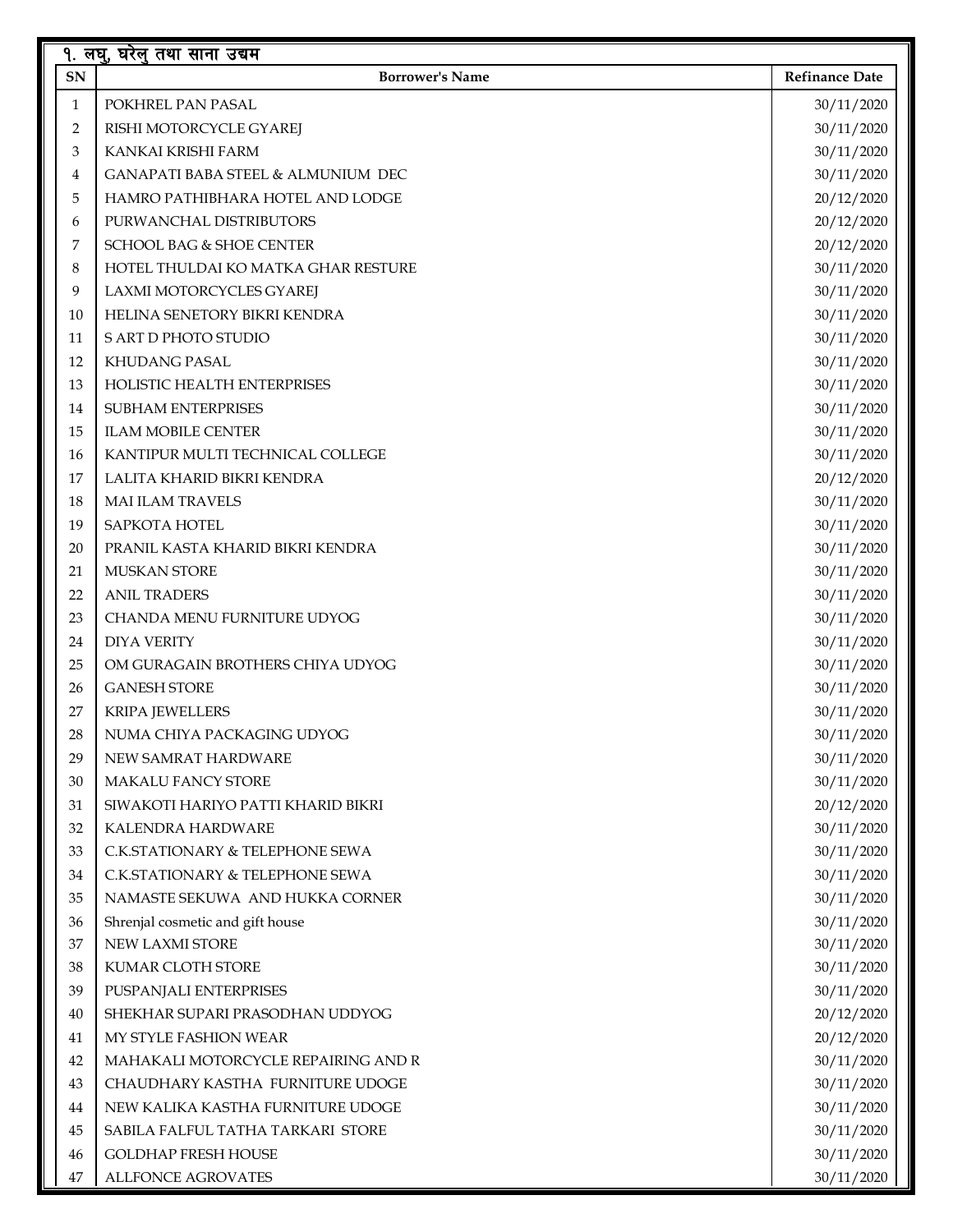| $\sqrt{48}$<br><b>SCHOOL HOUSE</b><br>30/11/2020<br>49<br>AADARSH STEEL FURNITURE UDHYOG<br>30/11/2020<br>50<br>MEHEAK SUPARI KHARID BIKRI KENDRA<br>30/11/2020<br>51<br>PUJA ALUMINIUM AND STEEL HOUSE<br>30/11/2020<br>52<br>NEW PATHIBHARA GRIL UDHYOG<br>30/11/2020<br>53<br>NEW PATHIBHARA GRIL UDHYOG<br>30/11/2020<br>54<br>KHADKA HOTEL<br>30/11/2020<br>55<br>TRISHAKTI MOTOR CYCLE GARAGE<br>30/11/2020<br>MANOKAMANA FURNITURE UDHYOG<br>30/11/2020<br>56<br>57<br>BHAGAWATI PATHIBHARA KITCHEN CENTER<br>30/11/2020<br>58<br>AAISHKA FURNITURE UDHYOG<br>30/11/2020<br>59<br><b>ARATI POULTRY FIRM</b><br>30/11/2020<br>LAJE HOTEL<br>30/11/2020<br>60<br>MAINALI HATHA KAGAJ KHARID BIKRI KE<br>30/11/2020<br>61<br>62<br>ROSHAN FURNITURE UDHYOG<br>30/11/2020 | <b>Refinance Date</b> |
|------------------------------------------------------------------------------------------------------------------------------------------------------------------------------------------------------------------------------------------------------------------------------------------------------------------------------------------------------------------------------------------------------------------------------------------------------------------------------------------------------------------------------------------------------------------------------------------------------------------------------------------------------------------------------------------------------------------------------------------------------------------------------|-----------------------|
|                                                                                                                                                                                                                                                                                                                                                                                                                                                                                                                                                                                                                                                                                                                                                                              |                       |
|                                                                                                                                                                                                                                                                                                                                                                                                                                                                                                                                                                                                                                                                                                                                                                              |                       |
|                                                                                                                                                                                                                                                                                                                                                                                                                                                                                                                                                                                                                                                                                                                                                                              |                       |
|                                                                                                                                                                                                                                                                                                                                                                                                                                                                                                                                                                                                                                                                                                                                                                              |                       |
|                                                                                                                                                                                                                                                                                                                                                                                                                                                                                                                                                                                                                                                                                                                                                                              |                       |
|                                                                                                                                                                                                                                                                                                                                                                                                                                                                                                                                                                                                                                                                                                                                                                              |                       |
|                                                                                                                                                                                                                                                                                                                                                                                                                                                                                                                                                                                                                                                                                                                                                                              |                       |
|                                                                                                                                                                                                                                                                                                                                                                                                                                                                                                                                                                                                                                                                                                                                                                              |                       |
|                                                                                                                                                                                                                                                                                                                                                                                                                                                                                                                                                                                                                                                                                                                                                                              |                       |
|                                                                                                                                                                                                                                                                                                                                                                                                                                                                                                                                                                                                                                                                                                                                                                              |                       |
|                                                                                                                                                                                                                                                                                                                                                                                                                                                                                                                                                                                                                                                                                                                                                                              |                       |
|                                                                                                                                                                                                                                                                                                                                                                                                                                                                                                                                                                                                                                                                                                                                                                              |                       |
|                                                                                                                                                                                                                                                                                                                                                                                                                                                                                                                                                                                                                                                                                                                                                                              |                       |
|                                                                                                                                                                                                                                                                                                                                                                                                                                                                                                                                                                                                                                                                                                                                                                              |                       |
|                                                                                                                                                                                                                                                                                                                                                                                                                                                                                                                                                                                                                                                                                                                                                                              |                       |
| <b>GAURAV TRADERS</b><br>30/11/2020<br>63                                                                                                                                                                                                                                                                                                                                                                                                                                                                                                                                                                                                                                                                                                                                    |                       |
| OM BHADA PASAL<br>30/11/2020<br>64                                                                                                                                                                                                                                                                                                                                                                                                                                                                                                                                                                                                                                                                                                                                           |                       |
| 65<br>MITRA KRISHI BHANDAR<br>30/11/2020                                                                                                                                                                                                                                                                                                                                                                                                                                                                                                                                                                                                                                                                                                                                     |                       |
| DAWA SUPARI KHARID BIKRI KENDRA<br>30/11/2020<br>66                                                                                                                                                                                                                                                                                                                                                                                                                                                                                                                                                                                                                                                                                                                          |                       |
| AADITTYA REDIMET SU PASAL<br>30/11/2020<br>67                                                                                                                                                                                                                                                                                                                                                                                                                                                                                                                                                                                                                                                                                                                                |                       |
| AADITTYA REDIMET SU PASAL<br>30/11/2020<br>68                                                                                                                                                                                                                                                                                                                                                                                                                                                                                                                                                                                                                                                                                                                                |                       |
| 69<br><b>HAMRO BANGUR PALAN</b><br>30/11/2020                                                                                                                                                                                                                                                                                                                                                                                                                                                                                                                                                                                                                                                                                                                                |                       |
| <b>RABINA STORE</b><br>30/11/2020<br>70                                                                                                                                                                                                                                                                                                                                                                                                                                                                                                                                                                                                                                                                                                                                      |                       |
| <b>NEHA STORE</b><br>30/11/2020<br>71                                                                                                                                                                                                                                                                                                                                                                                                                                                                                                                                                                                                                                                                                                                                        |                       |
| 72<br>PRITI STORE<br>30/11/2020                                                                                                                                                                                                                                                                                                                                                                                                                                                                                                                                                                                                                                                                                                                                              |                       |
| 73<br><b>SITA STORE</b><br>20/12/2020                                                                                                                                                                                                                                                                                                                                                                                                                                                                                                                                                                                                                                                                                                                                        |                       |
| <b>TAMANG STORES</b><br>30/11/2020<br>74                                                                                                                                                                                                                                                                                                                                                                                                                                                                                                                                                                                                                                                                                                                                     |                       |
| 75<br><b>LAXMI AUTO</b><br>30/11/2020                                                                                                                                                                                                                                                                                                                                                                                                                                                                                                                                                                                                                                                                                                                                        |                       |
| 76<br><b>SHIVAM TRADERS</b><br>30/11/2020                                                                                                                                                                                                                                                                                                                                                                                                                                                                                                                                                                                                                                                                                                                                    |                       |
| NEW UNITED SUPPLIERS<br>77<br>30/11/2020                                                                                                                                                                                                                                                                                                                                                                                                                                                                                                                                                                                                                                                                                                                                     |                       |
| 78<br><b>ALAK GRILL</b><br>30/11/2020                                                                                                                                                                                                                                                                                                                                                                                                                                                                                                                                                                                                                                                                                                                                        |                       |
| 79<br>Prajna Enterprises<br>30/11/2020                                                                                                                                                                                                                                                                                                                                                                                                                                                                                                                                                                                                                                                                                                                                       |                       |
| 80<br>OM BINAYAK TAILORS<br>30/11/2020                                                                                                                                                                                                                                                                                                                                                                                                                                                                                                                                                                                                                                                                                                                                       |                       |
| AAKRETI FURNITURE<br>30/11/2020<br>81                                                                                                                                                                                                                                                                                                                                                                                                                                                                                                                                                                                                                                                                                                                                        |                       |
| 82<br>SHREE SINGHA DEVI FURNISHING CENTRE<br>30/11/2020                                                                                                                                                                                                                                                                                                                                                                                                                                                                                                                                                                                                                                                                                                                      |                       |
| 83<br>BIDHYA SHILPA ACADEMY JHAPA PVT.LTD<br>30/11/2020                                                                                                                                                                                                                                                                                                                                                                                                                                                                                                                                                                                                                                                                                                                      |                       |
| 84<br>NEPAL HOTEL & LODGE<br>30/11/2020                                                                                                                                                                                                                                                                                                                                                                                                                                                                                                                                                                                                                                                                                                                                      |                       |
| 85<br>KHADKA PASAL<br>30/11/2020                                                                                                                                                                                                                                                                                                                                                                                                                                                                                                                                                                                                                                                                                                                                             |                       |
| SUBASH KRISHI FIRM<br>30/11/2020<br>86                                                                                                                                                                                                                                                                                                                                                                                                                                                                                                                                                                                                                                                                                                                                       |                       |
| 87<br>G.B. SUPPLIERS<br>30/11/2020                                                                                                                                                                                                                                                                                                                                                                                                                                                                                                                                                                                                                                                                                                                                           |                       |
| 88<br>BIG STAR FURNITURE UDHYOG<br>30/11/2020                                                                                                                                                                                                                                                                                                                                                                                                                                                                                                                                                                                                                                                                                                                                |                       |
| <b>SUBEDI CYCLE PASAL</b><br>89<br>30/11/2020                                                                                                                                                                                                                                                                                                                                                                                                                                                                                                                                                                                                                                                                                                                                |                       |
| UMADHYANU GOPALAN AND DUDH CHISYAN<br>30/11/2020<br>90                                                                                                                                                                                                                                                                                                                                                                                                                                                                                                                                                                                                                                                                                                                       |                       |
| MAUSAM AND MANSOON FEEDS SUPPLIERS<br>30/11/2020<br>91                                                                                                                                                                                                                                                                                                                                                                                                                                                                                                                                                                                                                                                                                                                       |                       |
| 92<br>SANTA SUN CHANDI PASAL<br>30/11/2020                                                                                                                                                                                                                                                                                                                                                                                                                                                                                                                                                                                                                                                                                                                                   |                       |
| 93<br>PRATIK TRADERS<br>30/11/2020                                                                                                                                                                                                                                                                                                                                                                                                                                                                                                                                                                                                                                                                                                                                           |                       |
| 94<br><b>SAUGAT TRADERS</b><br>30/11/2020<br>95<br>D.G.DHOKA AND SISA PASAL<br>30/11/2020                                                                                                                                                                                                                                                                                                                                                                                                                                                                                                                                                                                                                                                                                    |                       |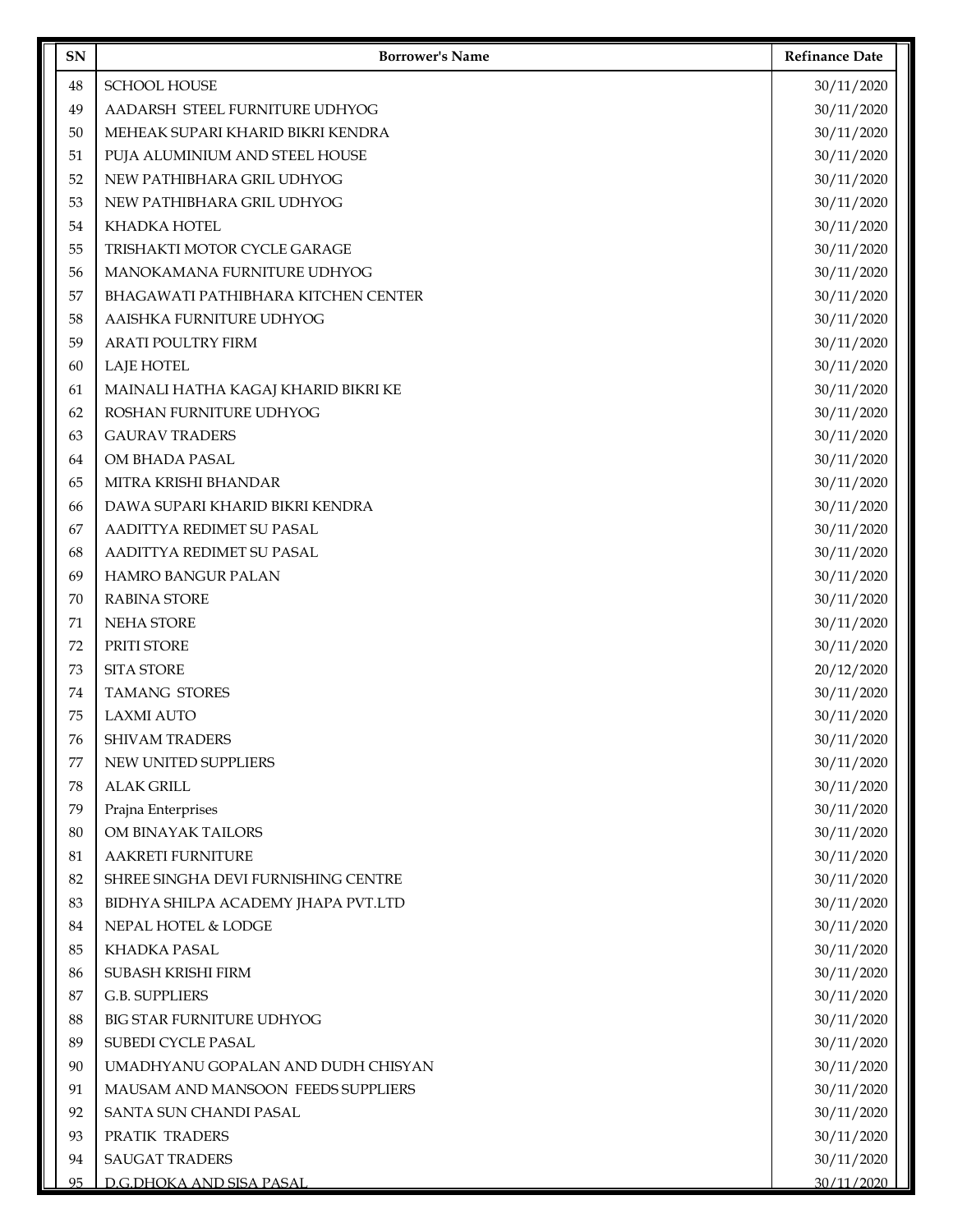| <b>SN</b> | <b>Borrower's Name</b>              | <b>Refinance Date</b> |
|-----------|-------------------------------------|-----------------------|
| 96        | HIUNCHULI OFFSET PRESS              | 30/11/2020            |
| 97        | <b>C.S. TRADE CENTER</b>            | 30/11/2020            |
| 98        | <b>KERABARI MEAT CENTER</b>         | 30/11/2020            |
| 99        | CHHINTANG MATA JWELLERS             | 30/11/2020            |
| 100       | UNIQUE GENTS & SRIJANA BEAUTY PAR.  | 30/11/2020            |
| 101       | PATHIVARA DEVI JEWELLERS            | 30/11/2020            |
| 102       | PATHIBHARA METAL UDHYOG             | 30/11/2020            |
| 103       | MECHI CHASMA CENTER                 | 30/11/2020            |
| 104       | NASA HELMET HOUSE AND ACCESORIES    | 30/11/2020            |
| 105       | P.D. COLLECTION                     | 30/11/2020            |
| 106       | MASKEY GRILL UDHYOG                 | 30/11/2020            |
| 107       | <b>ANURAG VARIETIES</b>             | 30/11/2020            |
| 108       | NIKESH FURNITURE UDHYOG             | 30/11/2020            |
| 109       | NEW KANKAI HOTEL & LODGE            | 30/11/2020            |
| 110       | SASKRITI KASTHA FURNITURE UDHYOG    | 30/11/2020            |
| 111       | KOPILA KASTHA FURNITURE UDHYOG      | 30/11/2020            |
| 112       | NEW SINGA BAHINI JEWELLERS          | 30/11/2020            |
| 113       | SESHEMA KASTA FURNITURE UDHYOG      | 30/11/2020            |
| 114       | <b>B &amp; B STORE</b>              | 30/11/2020            |
| 115       | AMBIKA KAPADA PASAL                 | 30/11/2020            |
| 116       | ANNA MULTI ELECTRONIC               | 30/11/2020            |
| 117       | <b>JYOTI TRADERS</b>                | 30/11/2020            |
| 118       | NEW MOON HAIR SALON                 | 30/11/2020            |
| 119       | <b>LAXMI FRESH HOUSE</b>            | 30/11/2020            |
| 120       | UMA MAHESHWOR AGRO ENGINEERING WORK | 30/11/2020            |
| 121       | <b>LAXMI JEWELLERS</b>              | 30/11/2020            |
| 122       | ARJUNDHARA FURNITURE UDHYOG         | 30/11/2020            |
| 123       | PRAJWAL CHIYA PASAL                 | 30/11/2020            |
| 124       | <b>BHARAT ELECTRONICS</b>           | 30/11/2020            |
| 125       | <b>BUDHATHOKI KRISHI FIRM</b>       | 30/11/2020            |
| 126       | THE POWER GIM & FITNESS             | 30/11/2020            |
| 127       | SANJAY HOTEL                        | 30/11/2020            |
| 128       | GYAN PASHUPALAN KRISHI FARM         | 30/11/2020            |
| 129       | <b>SANDESH STORES</b>               | 30/11/2020            |
| 130       | AASTHA TENT HOUSE & ELECTRONIC PASA | 30/11/2020            |
| 131       | OM JEWELERS                         | 30/11/2020            |
| 132       | <b>BHUPENDRA KRISHI FARM</b>        | 30/11/2020            |
| 133       | <b>AMISA JEWELLERS</b>              | 30/11/2020            |
| 134       | SUBIDHA HOTEL                       | 30/11/2020            |